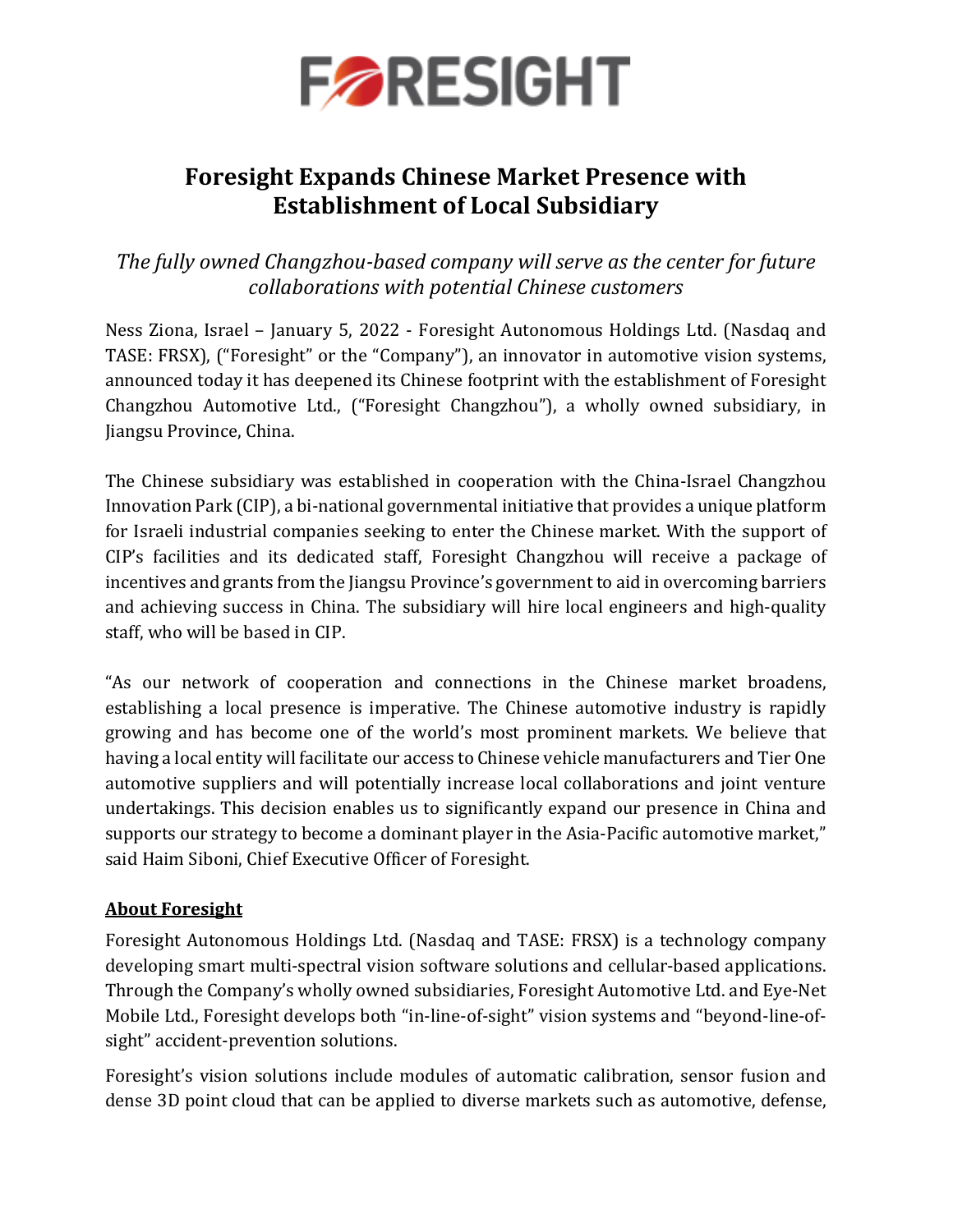

autonomous vehicles and heavy industrial equipment. Eye-Net Mobile's cellular-based solution suite provides real-time pre-collision alerts to enhance road safety and situational awareness for all road users in the urban mobility environment by incorporating cuttingedge AI technology and advanced analytics.

For more information about Foresight and its wholly owned subsidiary, Foresight Automotive, visit www.foresightauto.com, follow [@ForesightAuto1](https://twitter.com/ForesightAuto1) on Twitter, or join Foresight [Automotive](https://www.linkedin.com/company/foresight-automotive/) on LinkedIn.

### **Forward-Looking Statements**

This press release contains forward-looking statements within the meaning of the "safe harbor" provisions of the Private Securities Litigation Reform Act of 1995 and other Federal securities laws. Words such as "expects," "anticipates," "intends," "plans," "believes," "seeks," "estimates" and similar expressions or variations of such words are intended to identify forward-looking statements. For example, Foresight is using forward-looking statements in this press release when it discusses that Foresight Changzhou will receive a package of incentives and grants to aid in overcoming barriers and achieving success in China with the support of CIP's facilities and staff as well as hire local engineers and highquality staff who will be based in CIP, that a local entity will facilitate the Company's access to Chinese vehicle manufacturers and Tier-One automotive suppliers and will potentially increase local collaborations and joint venture undertakings, and that the establishment of a Chinese subsidiary significantly expands the Company's presence in China and supports the Company's strategy to become a dominant player in the Asia-Pacific automotive market. Because such statements deal with future events and are based on Foresight's current expectations, they are subject to various risks and uncertainties, and actual results, performance or achievements of Foresight could differ materially from those described in or implied by the statements in this press release.

The forward-looking statements contained or implied in this press release are subject to other risks and uncertainties, including those discussed under the heading "Risk Factors"in Foresight's annual report on Form 20-F filed with the Securities and Exchange Commission ("SEC") on March 30, 2021, and in any subsequent filings with the SEC. Except as otherwise required by law, Foresight undertakes no obligation to publicly release any revisions to these forward-looking statements to reflect events or circumstances after the date hereof or to reflect the occurrence of unanticipated events. References and links to websites have been provided as a convenience, and the information contained on such websites is not incorporated by reference into this press release. Foresight is not responsible for the contents of third-party websites.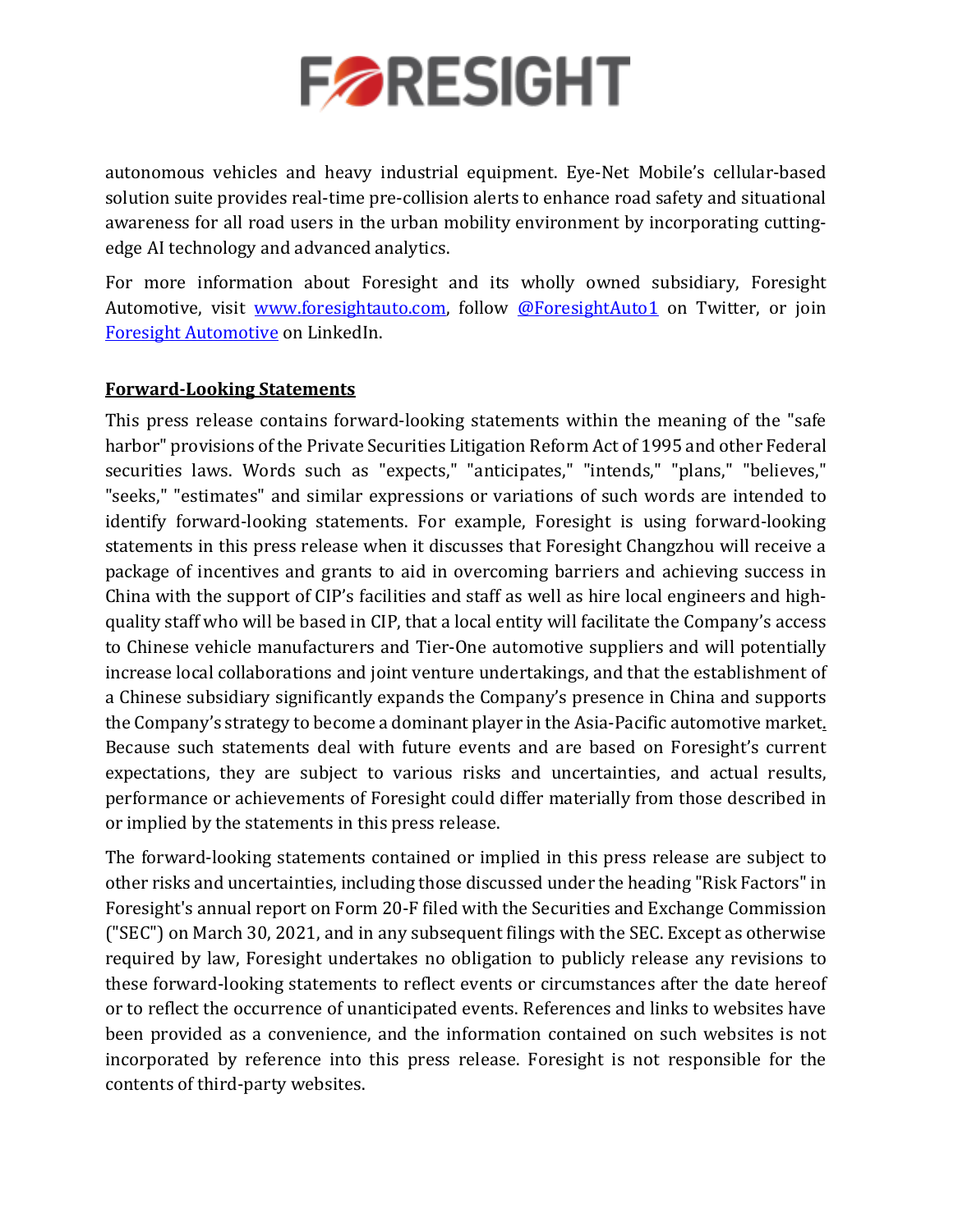

## **Investor Relations Contact:**

Miri Segal-Scharia CEO MS-IR LLC [msegal@ms-ir.com](mailto:msegal@ms-ir.com) 917-607-8654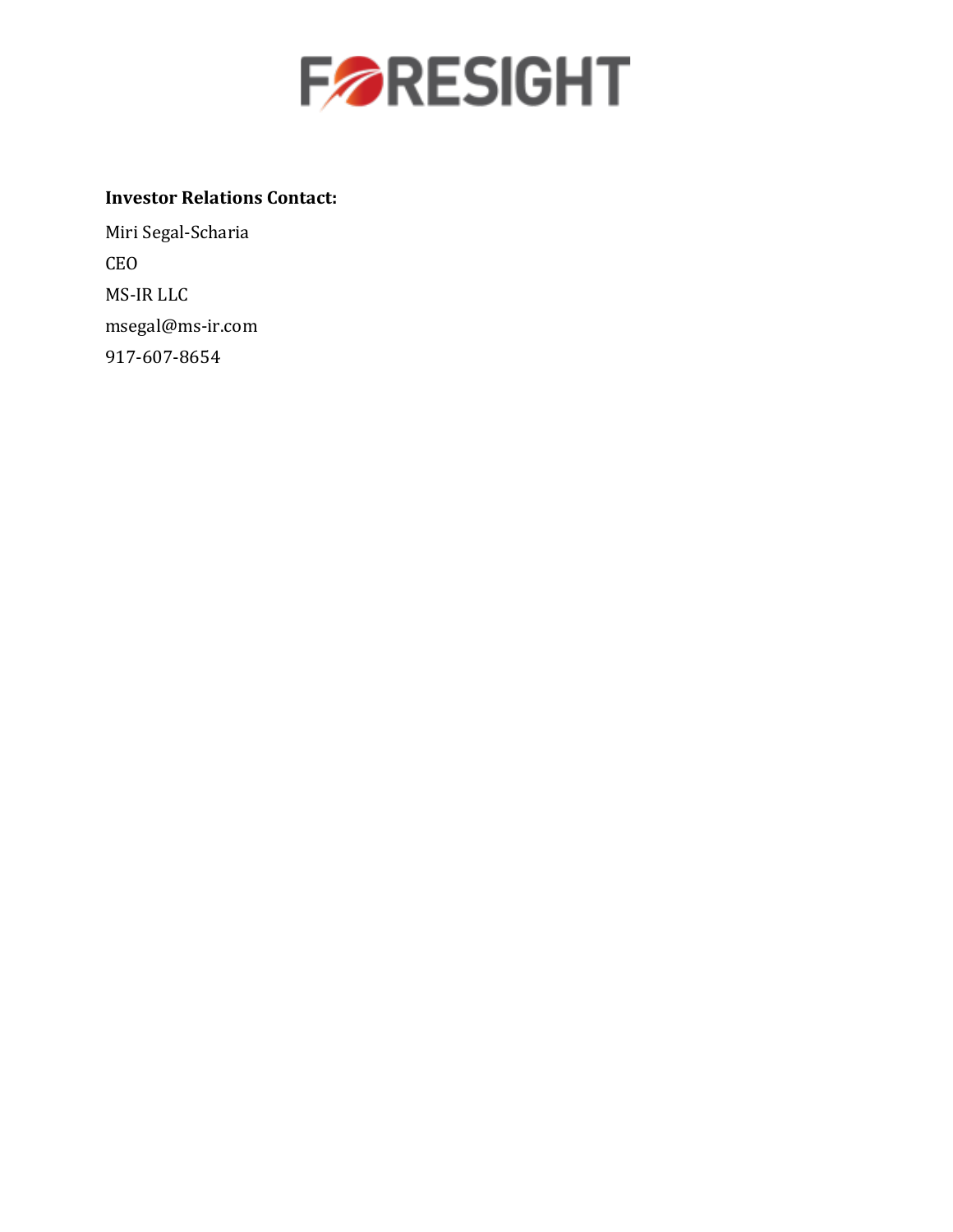

תרגום נוחות - הנוסח המחייב הוא נוסח הדיווח באנגלית

## **פורסייט מרחיבה נוכחות בשוק הסיני עם הקמת חברת בת מקומית**

החברה בבעלות מלאה הממוקמת בצ'אנגז'ו תשמש כמרכז לשיתופי פעולה עתידיים עם לקוחות סינים פוטנציאליים

נס ציונה, ישראל, 5 בינואר, 2022 - חברת פורסייט אוטונומס הולדינגס בע"מ, המתמחה בתחום מערכות ראייה ממוחשבות לרכב, שמניותיה נסחרות בבורסות נאסד"ק ותל אביב (סימול: FRSX), הודיעה היום כי העמיקה את טביעת הרגל בסין עם הקמת פורסייט צ'אנגז'ו אוטומוטיב בע"מ )"פורסייט צ'אנגז'ו"(, חברה בת בבעלות מלאה, במחוז ג'יאנגסו אשר בסיו.

חברת הבת הסינית הוקמה בשיתוף פעולה עם פארק החדשנות China-Israel Changzhou Innovation Park )CIP), יוזמה ממשלתית בילטרלית המספקת פלטפורמה ייחודית לחברות תעשייתיות ישראליות המבקשות להיכנס לשוק הסיני. בתמיכת מתקני הפארק וצוותו, פורסייט צ'אנגז' ו תקבל חבילת תמריצים ומענקים מממשלת מחוז ג'יאנגסו אשר יסייעו לה להתגבר על חסמים ולהצליח בסין. חברת הבת תעסיק מהנדסים מקומיים וצוות איכותי אשר יהיו ממוקמים בפארק.

"ככל שרשת שיתופי הפעולה והקשרים שלנו בשוק הסיני מתרחבת, ביסוס נוכחות מקומית הוא צעד חיוני. תעשיית הרכב הסינית צומחת במהירות והפכה לאחד השווקים הבולטים בעולם. אנו מאמינים כי הקמת ישות מקומית תאפשר לנו גישה ליצרני רכב סיניים ולספקי One Tier מתעשיית הרכב , ועשויה להגדיל את שיתופי הפעולה המקומיים ואת ההתחייבויות למיזמים משותפים. החלטה זו מאפשרת לנו להרחיב משמעותית את הנוכחות שלנו בסין ותומכת באסטרטגיה שלנו להפוך לשחקן דומיננטי בשוק הרכב באסיה-פסיפיק," אמר חיים סיבוני, מנכ"ל פורסייט.

#### **אודות פורסייט**

פורסייט אוטונומס הולדינגס בע"מ )סימול בבורסת נאסד"ק ות"א: FRSX )היא חברה טכנולוגית המפתחת פתרונות תוכנה לראייה ממוחשבת מולטי-ספקטרלית ויישומים מבוססי תקשורת סלולרית. באמצעות פורסייט אוטומוטיב בע"מ ואיי-נט מובייל בע"מ, חברות הבת אשר בבעלותה המלאה, פורסייט מפתחת מערכות ראייה ממוחשבת "sight of-line-in "וכן פתרונות למניעת תאונות דרכים "מעבר לטווח הראייה".

פתרונות הראייה הממוחשבת של פורסייט כוללים מודולים של כיול אוטומטי, היתוך חיישנים וענן נקודות תלת-ממדי צפוף, הניתנים ליישום בשווקים שונים כגון שוק הרכב, השוק הבטחוני, כלי רכב אוטונומיים וציוד תעשייתי כבד. חבילת הפתרונות הסלולרית של איי-נט מובייל מספקת התרעות אודות התנגשות קרובה בזמן אמת על מנת לשפר את הבטיחות בדרכים והמודעות הסביבתית של כל משתמשי הדרך במרחב העירוני על ידי שילוב טכנולוגיות מתקדמות של בינה מלאכותית וניתוח נתונים.

למידע נוסף אודות פורסייט וחברת הבת שלה, פורסייט אוטומוטיב, בקרו באתר החברה [com.foresightauto.www](http://www.foresightauto.com/), עקבו אחרי [1ForesightAuto](https://twitter.com/ForesightAuto1/) @בטוויטר, או הצטרפו לעמוד החברה [Foresight](https://www.linkedin.com/company/10469458/) [Automotive](https://www.linkedin.com/company/10469458/) בלינקדאין .

#### **מידע צופה פני עתיד**

פרסום זה כולל מידע צופה פני עתיד כמשמעותו בדין האמריקאי. לפרטים נוספים, ראה נוסח הדיווח המחייב באנגלית להלן.